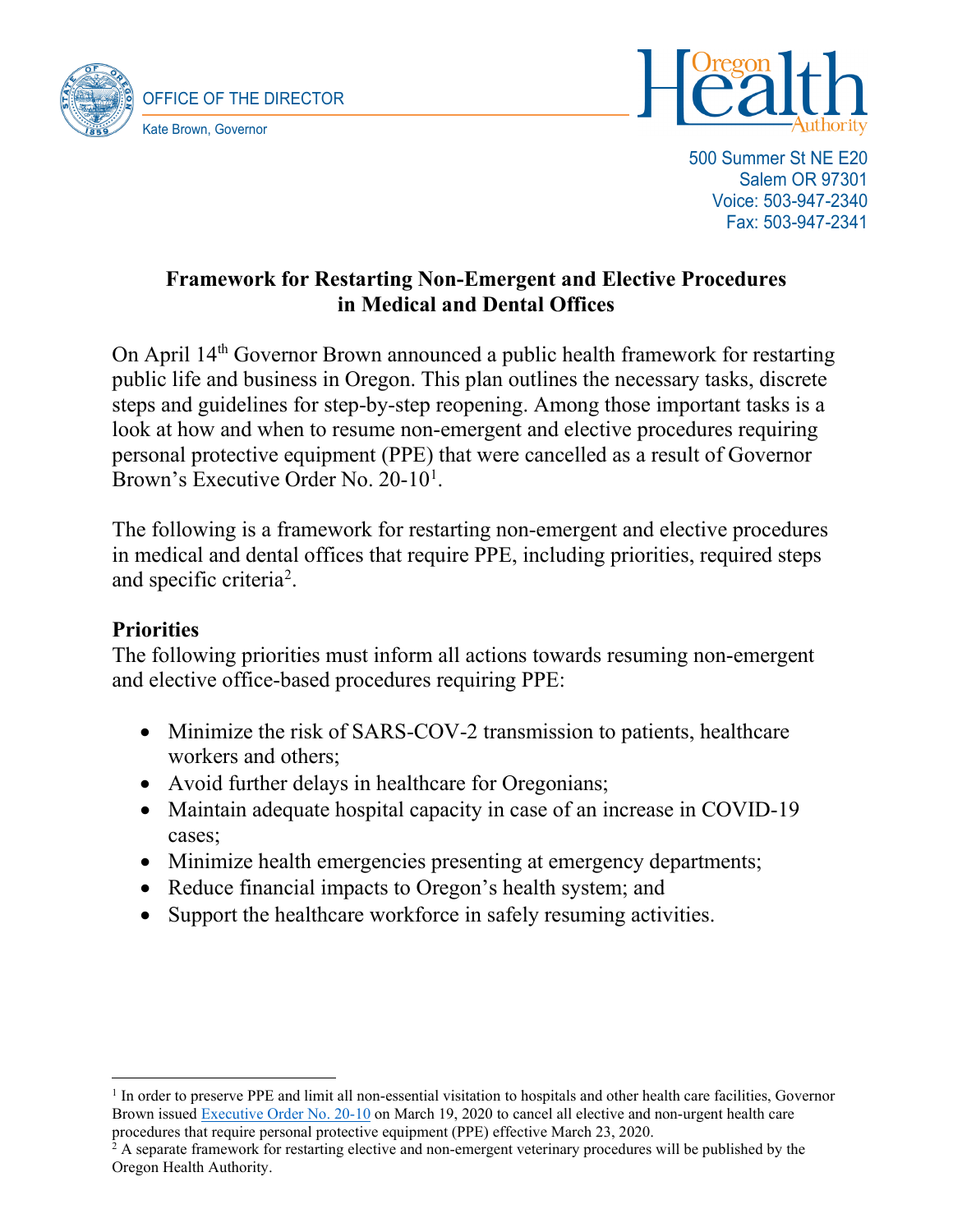## **Approach and Criteria for Medical and Dental Offices**

To address each of these priorities, the following steps and specific criteria must be met in order to resume and maintain non-emergency and elective procedures in office settings (i.e., medical and dental offices) requiring PPE:

- 1. Prior to resuming non-emergency and elective procedures in medical or dental offices, the following criteria must be met:
	- a. The office must have adequate PPE supplies on hand<sup>3</sup>.
		- i. The medical or dental office can sustain recommended PPE use for its workforce for two weeks without the need for emergency PPE-conserving measures.
		- ii. If a facility proposes to extend the use of or reuse PPE, it must follow CDC guidance.
	- b. Medical or dental office is following strict infection control policies as recommended by CDC.
- 2. Once non-emergency and elective procedures resume, start slowly and reassess every two weeks.
	- a. Decrease caseload volume to maximize social distancing.
		- i. Medical and dental offices should implement social distancing measures within waiting rooms and other areas of the office.
		- ii. Medical and dental offices should use physical barriers within patient care areas when possible.
	- b. In order to maintain or expand this volume, office must continue to meet all items in 1 (a-b).
	- c. Medical or dental office must maintain a plan to reduce or stop nonemergency and elective procedures should a surge/resurgence of COVID-19 cases occur in their region.
	- d. Prioritize procedures based on whether their continued delay will have an adverse health outcome.
		- i. Non-emergent and elective procedures should be prioritized based on indication and urgency<sup>[4](#page-1-1)</sup>.
	- e. Strongly consider the balance of risks vs. benefits for patients in higher-risk groups such as those over age 60 and those with compromised immune systems or lung and heart function.
	- f. Medical and dental offices should utilize enhanced risk screening of patients prior to delivering care.

<span id="page-1-0"></span><sup>&</sup>lt;sup>3</sup> The state will explore options for resupply of PPE to those facilities that were asked to give up their surplus when the Governor's Executive Order was established.

<span id="page-1-1"></span><sup>4</sup> Urgent and emergent care should continue in accordance with OHA and CMS guidance.